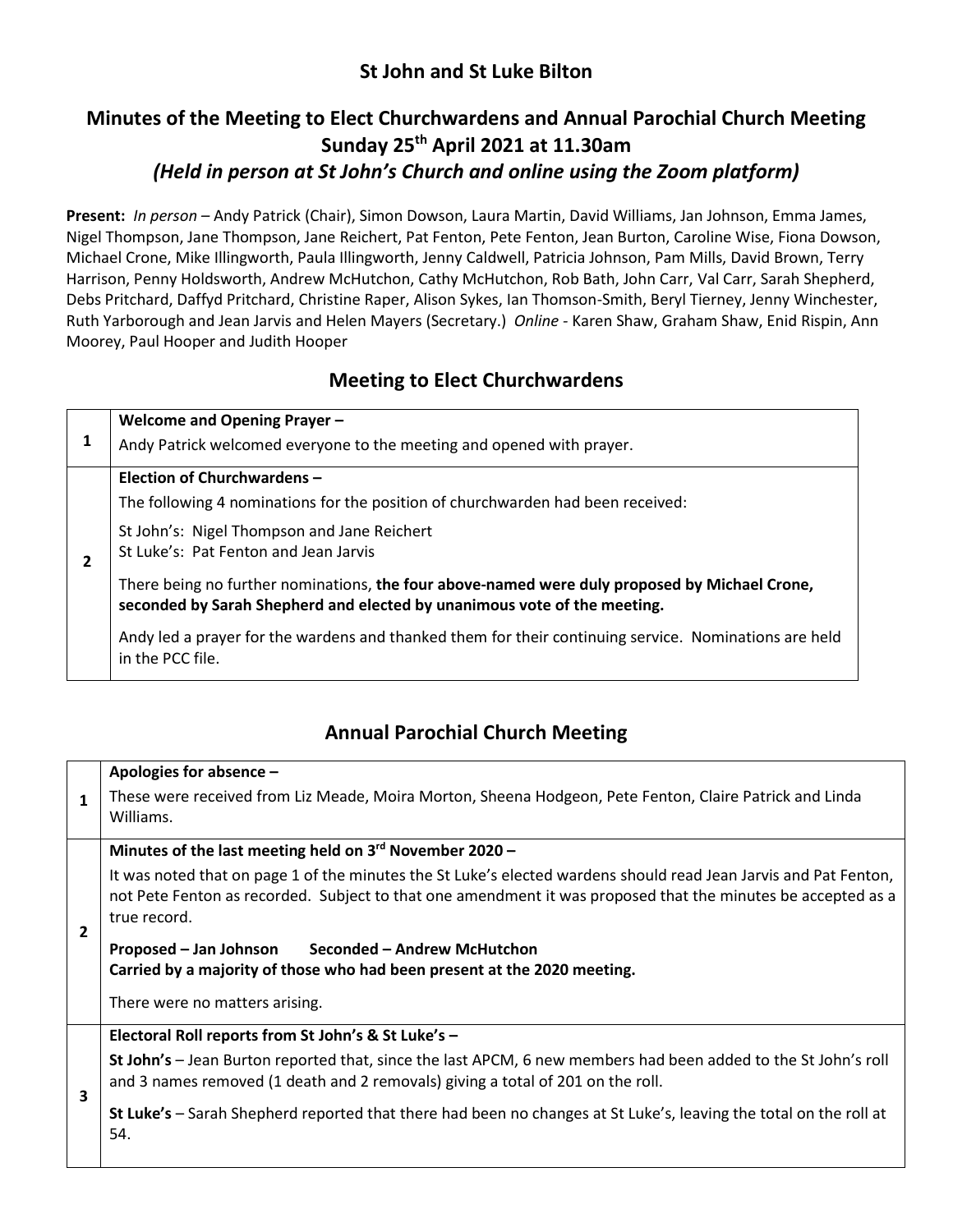### **The Annual Report –**

This had previously been distributed to attendees. Andy Patrick noted that a lot had happened at both churches during the past year, in spite of the difficulties caused by the global covid-19 pandemic.

One particularly pleasing area of development had been in youth work, with praise due to Emma James who had shown great ingenuity and creativity in forging and improving bonds with our young people in the extremely challenging circumstances of lockdown. The meeting acknowledged Emma's contribution with applause.

Andy also thanked the wardens, sides people and PCC members who had adapted well to change and noted the reliance of the church on the gifts and skills of the whole community.

Pat Fenton thanked the PCC secretary for her contribution in producing the report but there were no further comments or questions.

#### **Financial Report –**

**4**

**5**

The Chair expressed his gratitude to the Treasurer, David Brown, for all his work over the past year and invited him to deliver a finance report.

David Brown advised that the Financial Activities page (p2 of the accounts) showed a surplus of £2,877 in 2020, being a net result from combining Unrestricted and Restricted accounts. Unrestricted showed a surplus of £7,865 over the year. The Restricted accounts, which concern the Young People's Worker (YPW) and are ringfenced, showed a small deficit of £5k.

**Income** in 2020 had been hit by the Covid-19 measures: buildings were closed and face-to-face meetings & events had been cancelled. This particularly affected rental income, free will offerings/collections, envelope giving, and fundraising. Despite this, Regular Giving (Standing Orders) and Donations went up. Significant help had also come in the form of £11k in legacies and over £7k in one-off donations. General Unrestricted Income came to nearly £197k, down £12.5k on 2019.

**Expenditure** - Missionary and charitable giving was maintained in 2020 and in fact increased by over £3k above the 2019 level. In other areas Expenditure was down, e.g. Building Improvements, Choir and Organist, & Church Running Costs. The major reduction was in Parish Share payments to the Diocese (see below).

### **Results for 2020 (excluding YPW)**

|                   | 2019      | 2020    | Change    |
|-------------------|-----------|---------|-----------|
| Income            | 209,451   | 196,883 | $-12,568$ |
| Expenditure       | 255,101   | 189,018 | -66,083   |
| Surplus (Deficit) | (45, 650) | 7,865   |           |

Note – the large expenditure in 2019 was due to payment of an extra £39k to parish share

YPW accounts benefited from a grant of £5,000 and a bequest of £6,000, hence the relatively small deficit of £5k for the year.

| Income            | 14.712  |
|-------------------|---------|
| Expenditure       | 19,700  |
| Surplus (Deficit) | (4,988) |

At the end of 2020 YPW funds amounted to approximately £60k. While there are sufficient funds to cover expenses in 2021, further funds will need to be raised in order to meet future commitments in 2022.

**Bank and Reserves -** At 31st December 2020 unrestricted funds in bank and deposit accounts amounted to approximately £60k**.**

**Parish Share -** Parish Share covers the cost of clergy stipends, pension contributions, housing and training.The Balance Sheet – under the heading CONTINGENT LIABILITIES – shows that we owed £49k in arrears of Parish Share at the end of 2020. We had started 2020 with arrears of £16k. The Diocese had asked us to pay £139k but we were only able to pay £106k in order to stay solvent.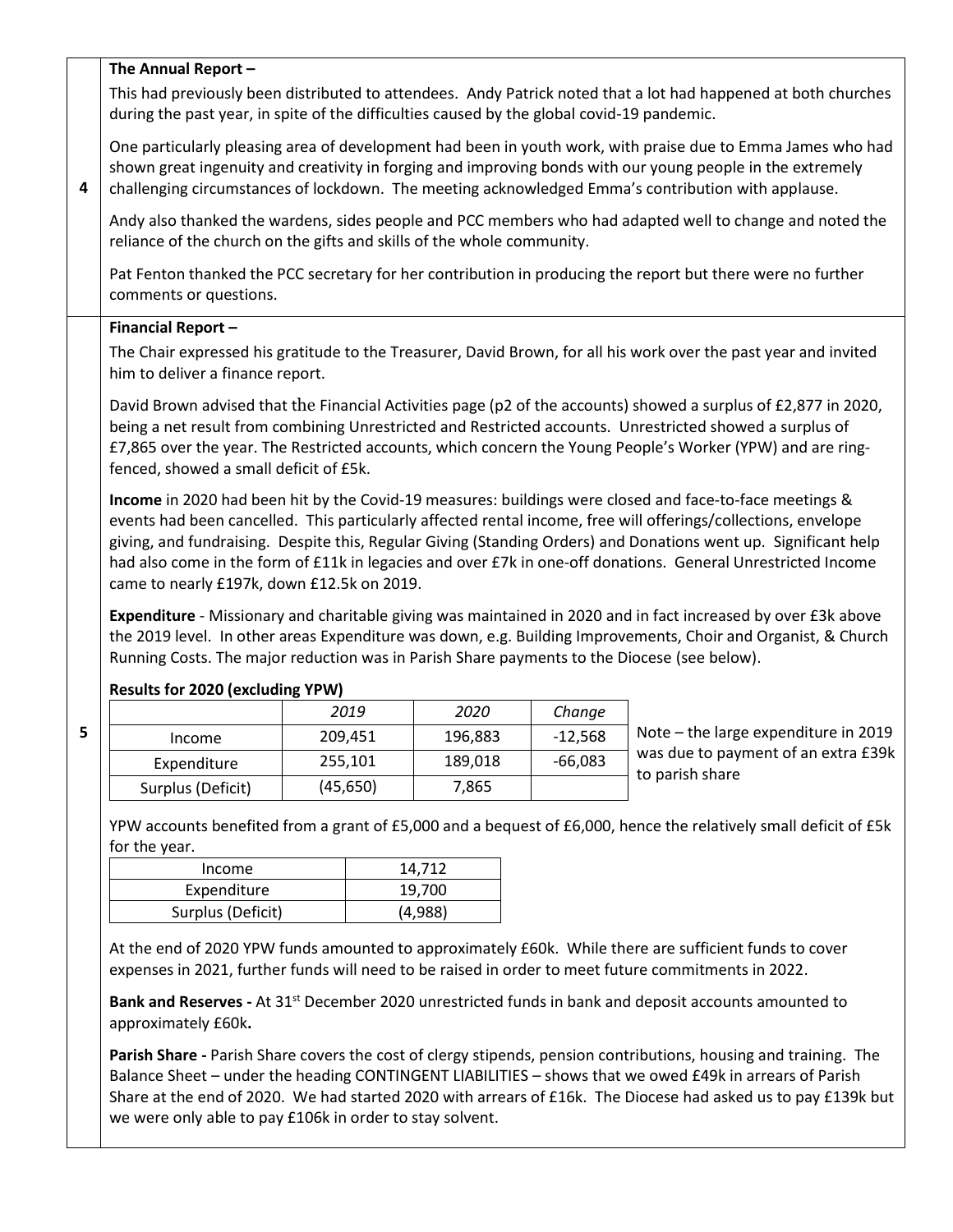|                         | Parish Share is a voluntary contribution - not a legal or contractual obligation - but we will do what we can to<br>reduce these arrears. Firstly, with the accounts now having been completed and signed off, we will contribute<br>our surplus from 2020, £7,865. And then, when we are clear about how this year's finances are looking we will<br>look carefully at what extra payments we can make. We need to maintain a certain level of reserves, to cover 3<br>months' general running costs (excluding Parish Share contributions and major building improvement costs) i.e.<br>at least £22k.                                                                                             |
|-------------------------|------------------------------------------------------------------------------------------------------------------------------------------------------------------------------------------------------------------------------------------------------------------------------------------------------------------------------------------------------------------------------------------------------------------------------------------------------------------------------------------------------------------------------------------------------------------------------------------------------------------------------------------------------------------------------------------------------|
|                         | David expressed his thanks to all members of the Finance & Buildings Committee, to those who count and<br>administer donations and process gift aid matters and especially to our Parish Administrator, Gill, for her work in<br>maintaining the accounts on a day-to-day basis.                                                                                                                                                                                                                                                                                                                                                                                                                     |
|                         | Simon Dowson advised the meeting that whilst our deficit in parish share is significant many other parishes are<br>in a similar situation and the problem existed even before lockdown.                                                                                                                                                                                                                                                                                                                                                                                                                                                                                                              |
|                         | Appointment of Auditor -                                                                                                                                                                                                                                                                                                                                                                                                                                                                                                                                                                                                                                                                             |
| 6                       | The PCC wished to express thanks to Ross Caldwell for his work examining the accounts and his generous giving<br>of time to do so. The meeting was informed that he would be happy to continue as the Independent Examiner<br>and Ross Caldwell was reappointed to the post with the agreement of everyone present at the meeting.                                                                                                                                                                                                                                                                                                                                                                   |
|                         | Election of parochial representatives of the laity to the Parochial Church Council -                                                                                                                                                                                                                                                                                                                                                                                                                                                                                                                                                                                                                 |
|                         | This year there were 3 PCC vacancies and 5 nominations had been received. Four candidates (David Brown,<br>Michael Crone, Daffyd Pritchard and Debs Pritchard) had been nominated in writing before the meeting and<br>their nomination forms are held in the PCC file. The 5 <sup>th</sup> candidate, Rob Bath, was proposed at the meeting by<br>Nigel Thompson and seconded by Jane Thompson.                                                                                                                                                                                                                                                                                                     |
| $\overline{\mathbf{z}}$ | As the number of candidates exceeded the number of vacancies an election was held using voting papers signed<br>on the back by each voter, in accordance with Rule M9(7) of the Church Representation Rules 2020. The votes<br>were counted by Simon Dowson (Team Rector) and Laura Martin (Curate) with the result that Rob Bath, David<br>Brown and Daffyd Pritchard were duly elected, each for a 3-year term.                                                                                                                                                                                                                                                                                    |
|                         | The Chair expressed the thanks of the meeting to all 5 candidates for their willingness to serve our churches in<br>this way.                                                                                                                                                                                                                                                                                                                                                                                                                                                                                                                                                                        |
|                         | Message from the Clergy (delivered by the Team Rector and minuted verbatim) -                                                                                                                                                                                                                                                                                                                                                                                                                                                                                                                                                                                                                        |
|                         | If I have learnt anything over the past year, it is that I clearly do not have the ability to foretell the future. I have<br>lost count of the number of plans that I have made that have come to naught because of the ever-shifting<br>context that the pandemic has placed us in, and as a result the clergy message at the APCM, when we usually<br>look ahead to the coming year, should come with something of a disclaimer. Nothing is set in stone, and there<br>are no guarantees that, even if we can move ahead with new plans, everyone will want to buy in, because while<br>some people are raring to go, others are understandably cautious, and most of us are somewhere in-between. |
| 8                       | And yet, although we don't know the future, we must remember that we do not need to be afraid because,<br>however that future turns out, God is with us in that future, and therefore it will be a safe future. As the<br>psalmist said, 'Even though I walk through the valley of the shadow of death, I will fear no evil, for you are with<br>me, your rod and your staff, they comfort me.'                                                                                                                                                                                                                                                                                                      |
|                         | It is against this uncertain but certain backdrop then that, on behalf of Andy and myself, I am going to tentatively<br>talk about the future - and I want to do so by using 4 headings that might be useful, taken from an emergence<br>grid supplied by Bishop Nick: End, Amplify, Let go, Restart. Let's consider each of these in turn:                                                                                                                                                                                                                                                                                                                                                          |
|                         | End – there are some things we have been forced to do by the events of the last year, but as soon as possible we<br>will bring them to an end. For example, I want to cut right back on the number of zoom meetings - e.g. of my<br>house group or Alpha. Permission!                                                                                                                                                                                                                                                                                                                                                                                                                                |
|                         | Amplify - meanwhile there are some things we have started as a result of Covid that we will want to continue<br>e.g. online church reached new people/made church more accessible for some, so we will have a hybrid future.<br>Walking and visibility; community; flexibility e.g. over service times - C of E & change!!                                                                                                                                                                                                                                                                                                                                                                           |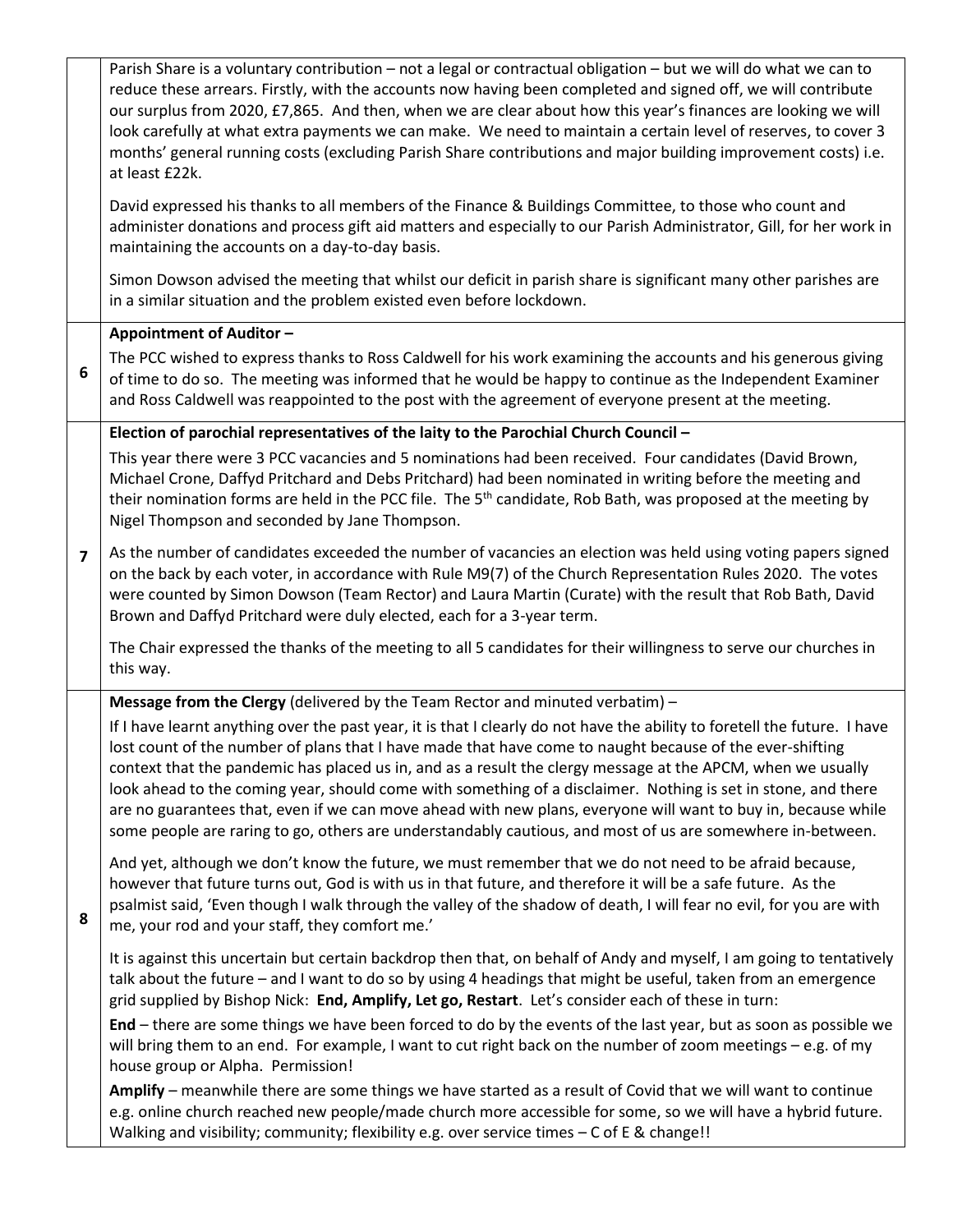|    | Let go - now I can't think of many examples in this category, which is possibly a good thing, because it shows<br>before lockdown we weren't engaging in a lot of superfluous activity, but some of our groups and structures<br>were already creaking so we have, or are thinking of whether there are, new ways forward. In terms of people<br>rather than activities, some people have let go of old responsibilities and I thank them wholeheartedly.<br>Restart - there are many things we want to restart, ranging from children's work to coffee mornings, from Welly<br>Club to Thirst, from Little Fishes to Songs of Praise, from home groups Café Church - but what we must not do is<br>start them and resume without thought or reflection as to how we might do them better. So I want to<br>encourage all our leaders to be thinking and praying about what they have learnt and how we might need to<br>move forward in new ways. And I also want to say that, even when we are back meeting together again, we will<br>not rush into a whirl of activity - rather we will have time to remember and reflect on the last year or so. |
|----|------------------------------------------------------------------------------------------------------------------------------------------------------------------------------------------------------------------------------------------------------------------------------------------------------------------------------------------------------------------------------------------------------------------------------------------------------------------------------------------------------------------------------------------------------------------------------------------------------------------------------------------------------------------------------------------------------------------------------------------------------------------------------------------------------------------------------------------------------------------------------------------------------------------------------------------------------------------------------------------------------------------------------------------------------------------------------------------------------------------------------------------------------|
|    | And yet it seems to me there is something missing from these 4 headings, namely that, as we return to<br>normality, this will be a new normality rather than a different reality, and this will mean beginning some things<br>we have never done before because we will be in that different world. e.g. We need to be considering how we<br>might better connect with and serve our local community. This might be in the form of taking church to where<br>people are, rather than always expecting them to come to us; it might be in terms of giving Emma the backing<br>she needs to reach out to local schools we have previously not connected with; it might be offering low level<br>mental health support groups. I could go on, but the point is that we can be thinking and praying about a better<br>future post-covid rather than a return to the same old, same old, a future where the church embodies more than<br>it did before its calling to be good news. And of course, the clergy don't have a monopoly on ideas, so please<br>feel free to share thoughts with us.                                                           |
|    | Finally, can I express my thanks to everyone who plays a part in the life and ministry of St Luke's and St John's. I<br>am going to break with tradition and not have a long list of individuals, but thank you one and all.                                                                                                                                                                                                                                                                                                                                                                                                                                                                                                                                                                                                                                                                                                                                                                                                                                                                                                                         |
|    | <b>Safeguarding Policy Approval -</b>                                                                                                                                                                                                                                                                                                                                                                                                                                                                                                                                                                                                                                                                                                                                                                                                                                                                                                                                                                                                                                                                                                                |
|    | Simon advised that the meeting needed to vote to continue to delegate safeguarding policy responsibilities to<br>the PCC.                                                                                                                                                                                                                                                                                                                                                                                                                                                                                                                                                                                                                                                                                                                                                                                                                                                                                                                                                                                                                            |
| 9  | This was proposed by Jane Reichert and seconded by Jean Jarvis. All were in favour.                                                                                                                                                                                                                                                                                                                                                                                                                                                                                                                                                                                                                                                                                                                                                                                                                                                                                                                                                                                                                                                                  |
|    | Special thanks were offered to Gill Clarke, our Safeguarding Officer, for all her work in this most important area<br>of church life.                                                                                                                                                                                                                                                                                                                                                                                                                                                                                                                                                                                                                                                                                                                                                                                                                                                                                                                                                                                                                |
|    | Any other business that may properly be discussed at this meeting -                                                                                                                                                                                                                                                                                                                                                                                                                                                                                                                                                                                                                                                                                                                                                                                                                                                                                                                                                                                                                                                                                  |
| 10 | There was no other business.                                                                                                                                                                                                                                                                                                                                                                                                                                                                                                                                                                                                                                                                                                                                                                                                                                                                                                                                                                                                                                                                                                                         |
|    | <b>Closing Prayer-</b>                                                                                                                                                                                                                                                                                                                                                                                                                                                                                                                                                                                                                                                                                                                                                                                                                                                                                                                                                                                                                                                                                                                               |
| 11 | Andy closed the meeting in prayer at 12.40pm with attendees joining together in saying The Lord's Prayer.                                                                                                                                                                                                                                                                                                                                                                                                                                                                                                                                                                                                                                                                                                                                                                                                                                                                                                                                                                                                                                            |
|    |                                                                                                                                                                                                                                                                                                                                                                                                                                                                                                                                                                                                                                                                                                                                                                                                                                                                                                                                                                                                                                                                                                                                                      |